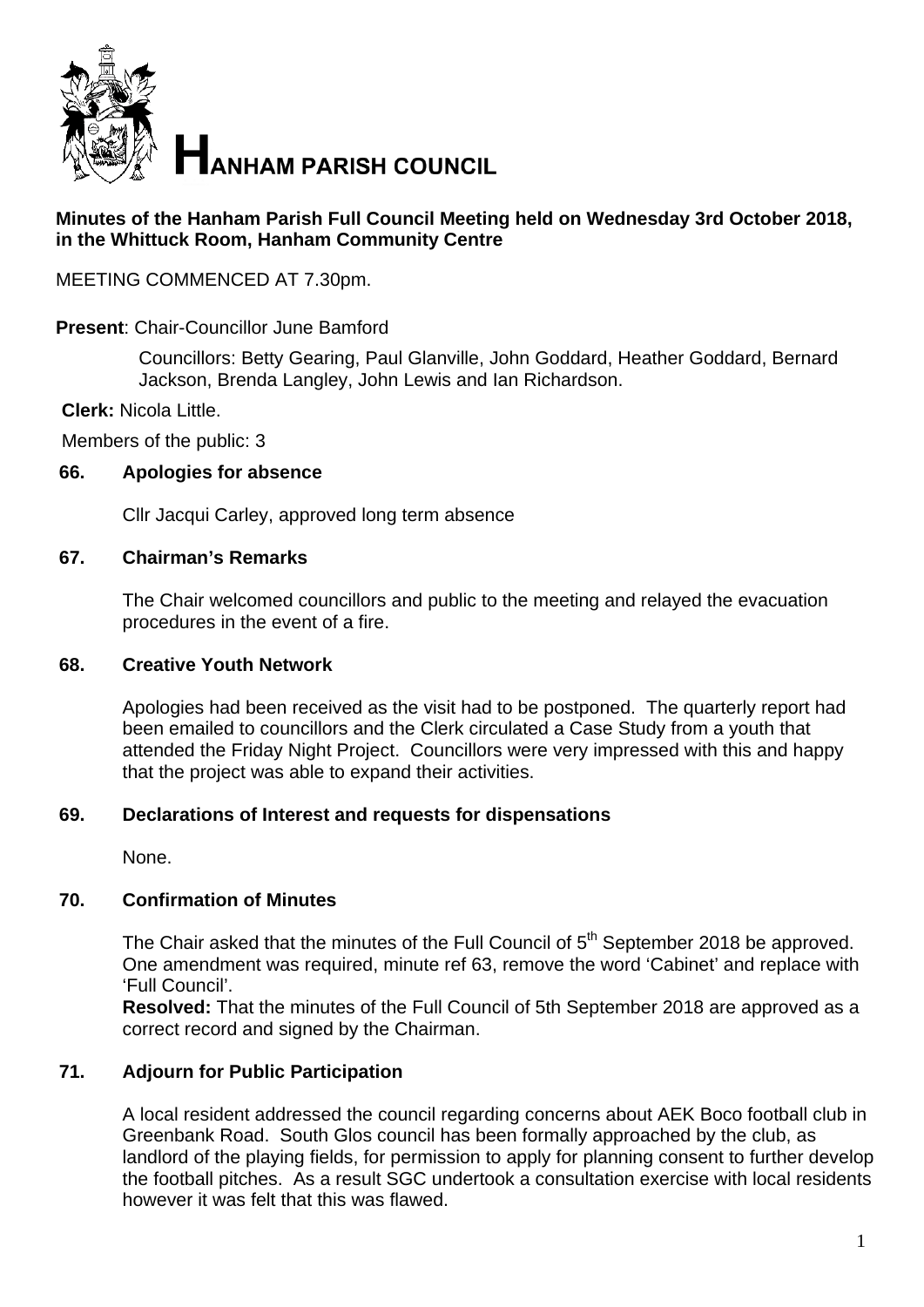- Questionnaire was only supposed to be to residents living near to the site however this was sent to a wider area where there would be no impact.
- Spelling mistakes in the questionnaire and the answer to each question gave the first option of being positive or no effective impact.
- Limited consultation time
- Drop in session held in Longwell Green and not in Hanham

The local resident urged the parish council to support local residents with their concerns for expansion of the site and the local impact this would have.

----- Councillors responded, they had no part in this consultation and have no influence over landlords' permission. If a planning application is submitted then the parish council will be able to comment as a consultee. Cllrs John and Heather Goddard in their capacity as District Councillors had been in contact with the relevant officers at SGC to complain about this consultation process.

----

District Councillors Report

Nothing to report.

### **72. Meeting Reconvened**

#### **73. Planning Matters**

- a) No planning applications to be considered this month.
- b) None.

### **74. Finance**

a) The Chair of finance provided a verbal report. The second half of the precept for £27,361.00 has been received.

### **Balances of accounts As at 2nd October 2018**

| H.S.B.C. Treasurers Account                      | 6,182.84   |
|--------------------------------------------------|------------|
| H.S.B.C. Money Manager Account                   | 73,554.29  |
| H.S.B.C. Election Account (earmarked reserves)   | 21,770.91  |
| H.S.B.C. High Interest bond (earmarked reserves) | 11,800.16  |
| <b>Nat West Community Fund</b>                   | 50,041.33  |
|                                                  | 163,349.53 |

- b) Councillors confirmed that they had all received a copy of the report from PKF Littlejohn in relation to the external audit. In accordance with Proper Practices no matters have given cause for concern and the relevant legislation and regulatory requirements have been met. Councillors thanked the Clerk for her due diligence. **Resolved:** External Auditors report duly acknowledged.
- c) **Resolved:** Payments approved from the schedule provided including verbal approval for one late invoice, Hanham Comm Centre, room hire £109.00.

### **75. Matters Arising from Previous Meetings**

a) Data Protection Officer – Government amendment to the GDPR Bill, ongoing. The